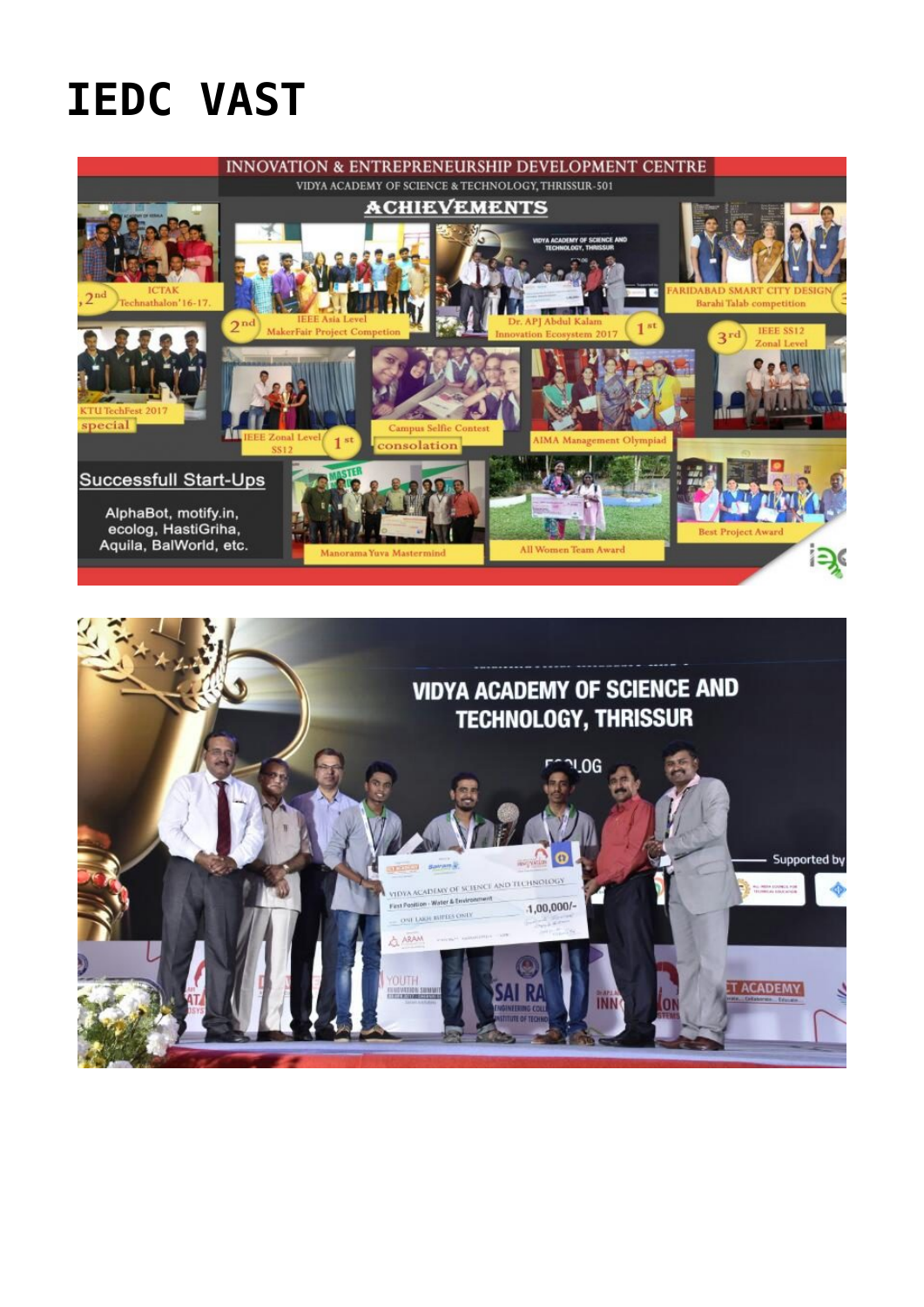



- $\blacksquare$
- [About](#page--1-0)
- [Objectives](#page--1-0)
- [Incubator facilities](#page--1-0)
- [Other Services](#page--1-0)
- [Videos](#page--1-0)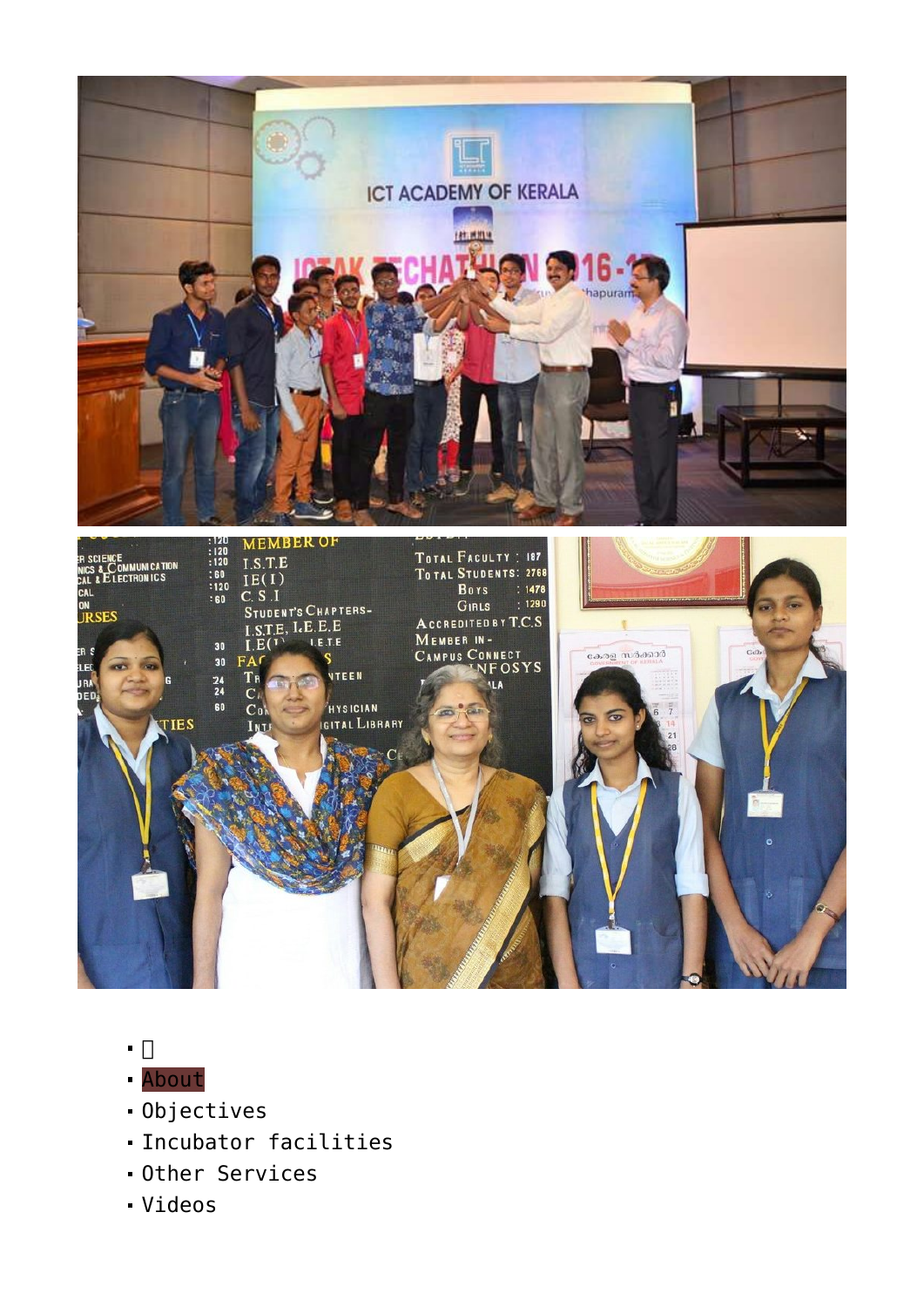An Entrepreneurship Development club is functioning in this Institute to inculcate the culture of entrepreneurship among the students and to equip them with the skills, techniques and confidence to act as torch bearers of "Enterprise" for the new generation. Formally inaugurated on 05/08/2005 by Mr IK Ayyappan, General Manager, District Industries Centre, Thrissur, the club has around 300 student members. One of the main objectives of the club is to change the mindset on the negative attitude prevailing in the state for taking up entrepreneurship as a career.The EDC & Startup has been converted to **IEDC VAST** on 16-11-2016..

- Creation of Entrepreneurship Development Cell is on continuous basis to help create value added jobs and services.
- Fostering the entrepreneurial spirit. Create Awareness about Technology Incubation and Commercialization of R & D products and processes.
- Developing tools for Technology Transfer.
- Promote small & medium industries.
- Assistance to existing incubates by way of specialized services e.g patenting, "Copyright" arrangement of venture capital, helping towards marketing of products & processes awareness.

EDC has a panel of Training and Technical consultants.Entrepreneurs are provided office space in the incubation centre to set up their R&D / business operations. The centre has the following facilities.

- Finished office space with air-conditioning.
- Furniture
- Continuous power supply
- Maintenance services
- Networking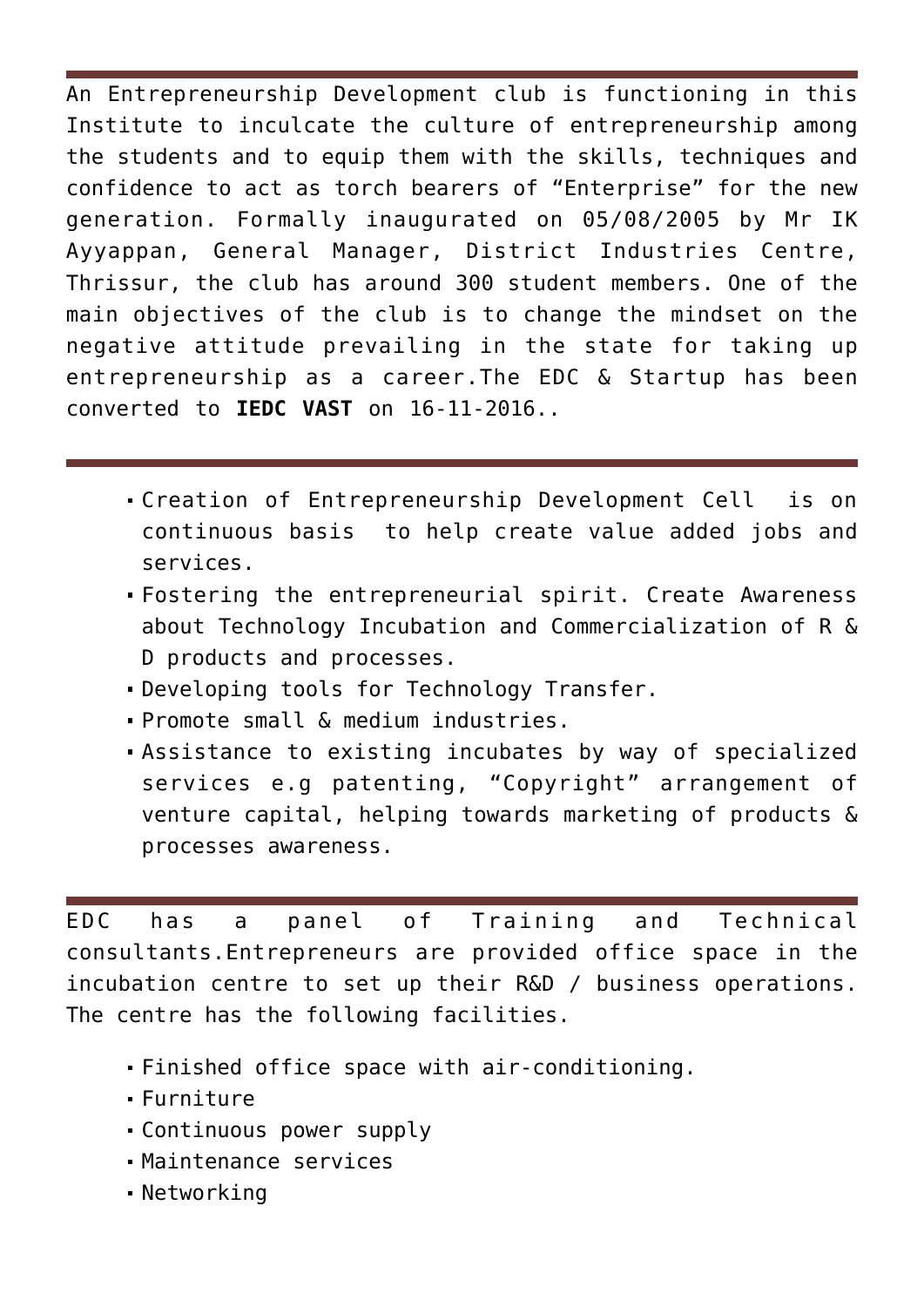- Start Up Village
- Virtual Incubation
- Project Facility for Students

## **Latest Events & Achievements of IEDC VAST**



[First Prize and Best Faculty Award in Master Class in Digital](https://news.vidyaacademy.ac.in/2017/03/17/first-prize-and-best-faculty-award-in-master-class-in-digital-strategy/) [Strategy](https://news.vidyaacademy.ac.in/2017/03/17/first-prize-and-best-faculty-award-in-master-class-in-digital-strategy/)

Students of VAST bagged the first prize(Rs.5000) and the best faculty award (Rs.2000) for Alex Chacko C ,IEDC ME committee ... [Read More](https://news.vidyaacademy.ac.in/2017/03/17/first-prize-and-best-faculty-award-in-master-class-in-digital-strategy/)

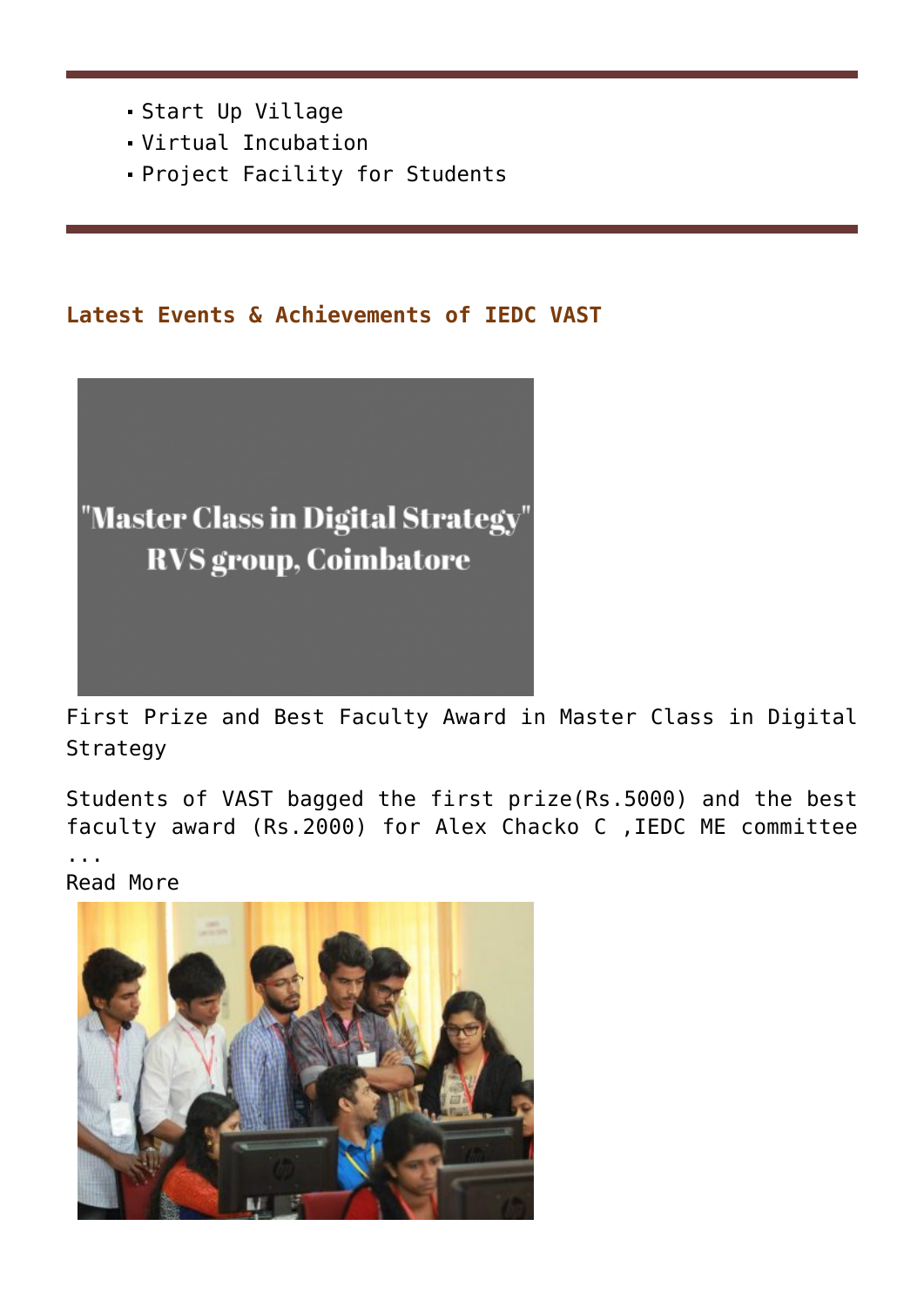[Fab XL Residential Camp on 24th and 25th Feb '17-Event](https://news.vidyaacademy.ac.in/2017/02/25/fab-xl-residential-camp-on-24th-and-25th-feb-17-event/)

Fab XL Residential Camp was conducted on 24th and 25th Feb'17 in CAD/CAM Lab and Computer Center .Out of 58 ... [Read More](https://news.vidyaacademy.ac.in/2017/02/25/fab-xl-residential-camp-on-24th-and-25th-feb-17-event/)



[Placed Third position in National level FARIDABAD SMART CITY](https://news.vidyaacademy.ac.in/2017/02/17/placed-third-position-in-national-level-faridabad-smart-city-design-barahi-talab-competition/) [DESIGN – Barahi Talab competition](https://news.vidyaacademy.ac.in/2017/02/17/placed-third-position-in-national-level-faridabad-smart-city-design-barahi-talab-competition/)

Start up company from vidya academy of science and technology civil dept. -" Hasti Griha ", started by Athira.K (CEO) ... [Read More](https://news.vidyaacademy.ac.in/2017/02/17/placed-third-position-in-national-level-faridabad-smart-city-design-barahi-talab-competition/)



[IEDC ORIENTATION 2k17-EVENT](https://news.vidyaacademy.ac.in/2017/02/10/iedc-orientation-2k17-event/)

The IEDC Orientation Programme was handled by Mr. Mohammed Ramees, MVP of Microsoft was conducted on 10th Feb 2017. Around 200 ... [Read More](https://news.vidyaacademy.ac.in/2017/02/10/iedc-orientation-2k17-event/)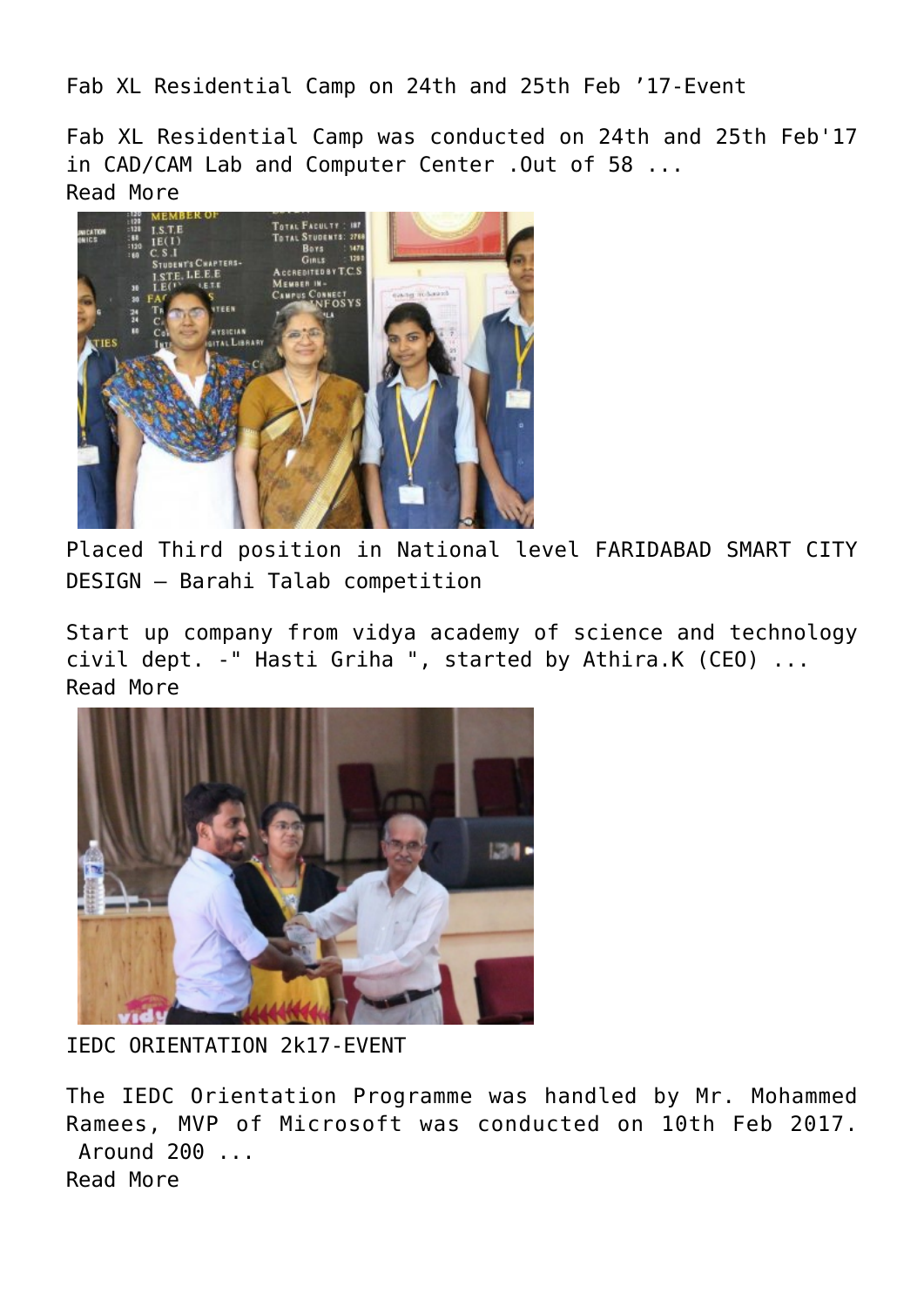

[Idea Innovation Camp-Event](https://news.vidyaacademy.ac.in/2017/02/04/idea-innovation-camp-event/)

Idea Innovation Camp was conducted on 3rd and 4th Feb 2017 at VAST Thrissur. It is The First Camp Of ... [Read More](https://news.vidyaacademy.ac.in/2017/02/04/idea-innovation-camp-event/)



[Idea Innovation Camp-Achievement](https://news.vidyaacademy.ac.in/2017/02/04/idea-innovation-camp-achievement/)

Idea Innovation Camp was conducted on 3rd and 4th Feb 2017 at VAST Thrissur in Auditorium. .The winners are: 1 ... [Read More](https://news.vidyaacademy.ac.in/2017/02/04/idea-innovation-camp-achievement/)

- $\bullet$  <
- $-1$  $-1$
- […](#page--1-0)
- [25](https://news.vidyaacademy.ac.in/iedc/?_page=25&print=pdf)
- [26](https://news.vidyaacademy.ac.in/iedc/?_page=26&print=pdf)
- $-27$  $-27$
- [28](https://news.vidyaacademy.ac.in/iedc/?_page=28&print=pdf)